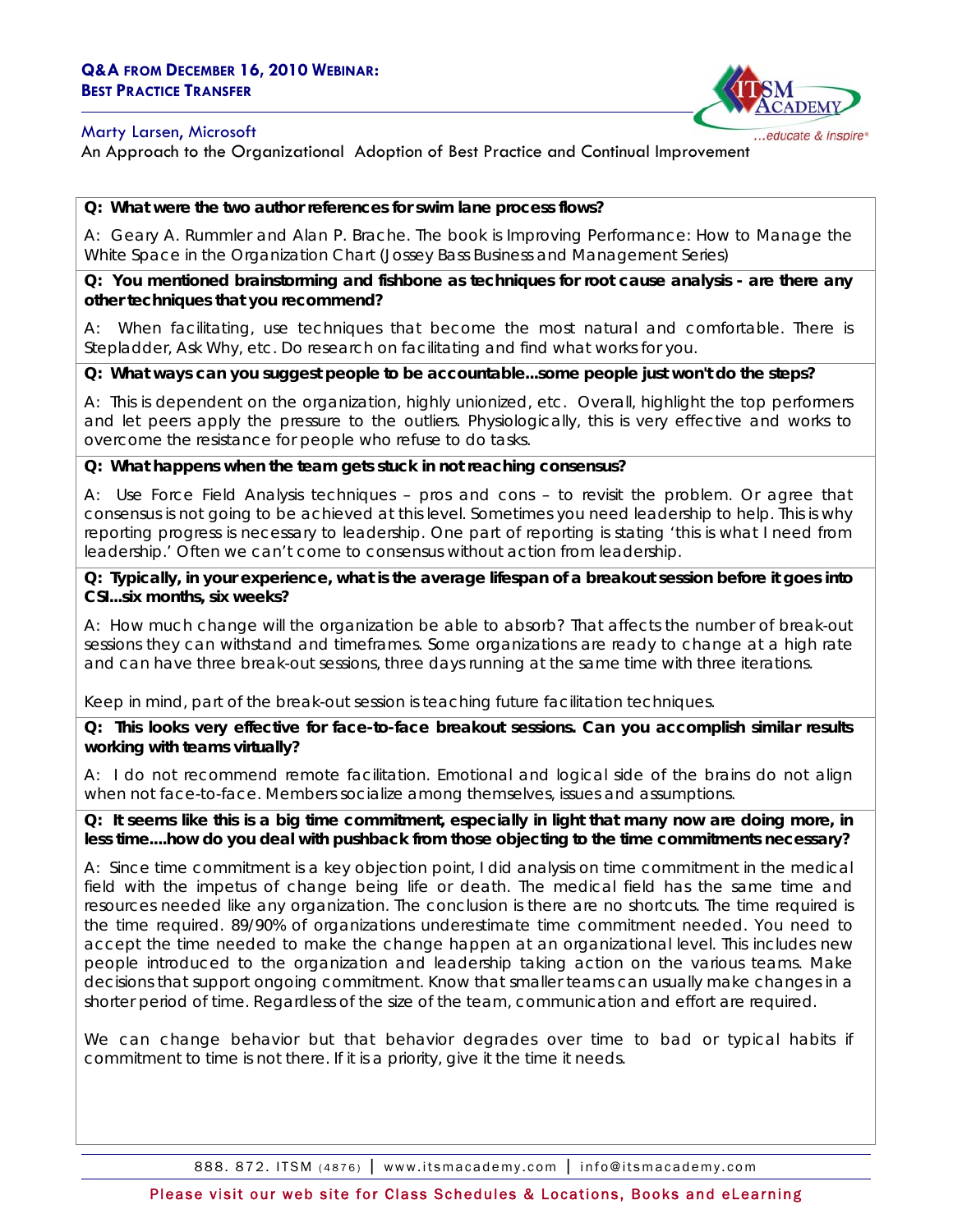

#### **Q: How do you deal with turnover of participants in and out of the group - due to attrition, job changes, etc.?**

A: Conduct your break-out sessions for the duration of time with absolute minimal interruption. As a facilitator, you need to meet goals and objectives. If you have six people out, for example, it shows lack of leadership.

Improvement should be forever. If you bring new people in and old parties out, that should be part of your culture. The only way to continue workflow is to know (and document) the workflow. Just know high turnover itself is a red flag to the organization.

#### **Q: How do you deal with negative people - even those that seem to be on board but make negative comments outside the breakout sessions?**

A: The best thing to do is turn them into being your biggest advocate. Listen and then target communications towards concerns. Negative people can be really vocal. Once a change is made they become the biggest advocate. Use the capability of turning negative into positive as a litmus test.

Some negative people are so far gone that you do need to talk to leadership and ask them not to participate in sessions. Experience says it works out okay. It is for them and other team members that negative energy is addressed. We do want to hear everyone but if negativity becomes too detrimental to change, a change needs to be made.

### **Q: Excellent presentation! What would you suggest (tools and otherwise) for doing team facilitation via teleconference / Webex only -- no face-to-face interaction?**

A: I have not facilitation via teleconference. So much is based on the psychological and work product on the wall, ideas on post-it notes, etc. However, it is possible. This presentation is a remote presentation and could work for proxy facilitation. Then conduct workshops onsite at locations.

## **Q: Do you ever tie "rewards" (monetary, symbolic, etc) into participating actively in these groups?**

A: In IT Service Management or IT Operations in general, we often reward the cowboy who saves the day. In reality, the cowboy often created the problem. I believe in rewarding the process as designed. Reward those that can do the operational aspects. Do not reward the cowboy who comes in as a false hero.

## **Q: Any best ways to seed ideas into the group without it being "my idea vs. yours?"**

A: Find a way towards group conclusion. Think about raising your own children – if a child asks for something you know is bad, find a way to get the child to conclude that it is a bad idea. Point out aspect of risk but simply saying, "Did you think of this?" Ask probing questions so participants can conclude in their minds ways to slim down their options towards a consensus and conclusion.